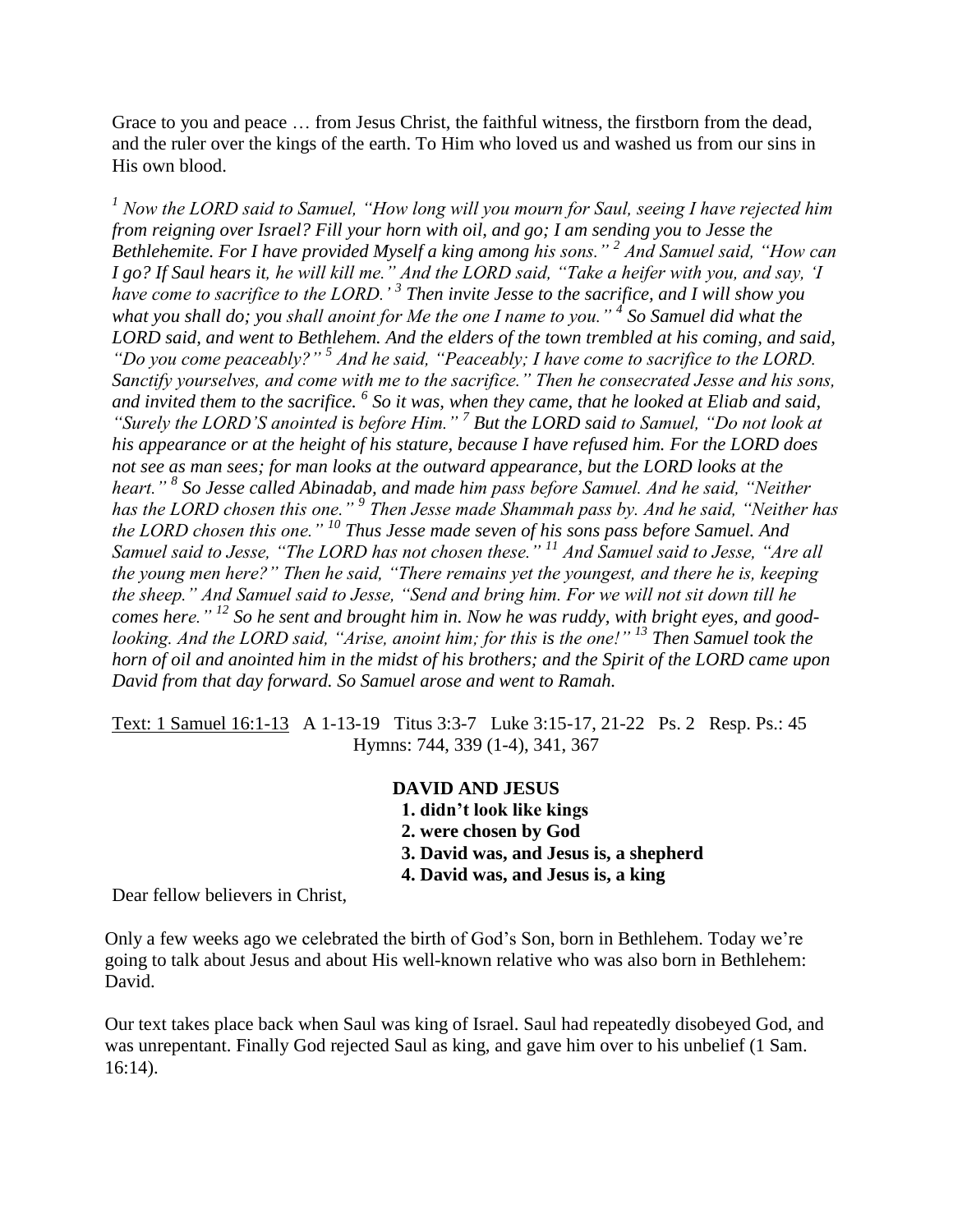God told His prophet Samuel, *"Fill your horn with oil, and go; I am sending you to Jesse the Bethlehemite. For I have provided Myself a king among his sons."* God had chosen as Saul's replacement one of the sons of a man named Jesse, who lived in Bethlehem. Samuel replied, *"How can I go? If Saul hears it, he will kill me."* Samuel was afraid that if King Saul heard about him anointing someone else to replace him, he would have Samuel put to death.

God told Samuel to say, *"I have come to sacrifice to the Lord."* At that time the Ark of the Covenant wasn't in the tabernacle. Under those circumstances, the sacrifice was an important part of the Prophet Samuel's visit to any town. God had Samuel keep the other part of his visit secret to protect everyone from King Saul.

When Samuel got to Bethlehem the people were worried that God may have sent him to deliver some 'bad news' to them. Samuel told them he had come to offer a sacrifice with them and for them, which was a special blessing to them.

**– 1 –**

Samuel invited Jesse and his sons to the sacrifice. Samuel looked at Jesse's son Eliab and thought he must be the one God had chosen. God told Samuel not to look at his appearance or how tall he was. God had not chosen him. God said, *"For the LORD does not see as man sees; for man looks at the outward appearance, but the LORD looks at the heart."* The choice of the new king would not be based on what Samuel could see with his eyes, but on what God sees in the heart.

Jesse had seven of his sons go before Samuel, but God hadn't chosen any of them. Samuel asked Jesse if that was all of his sons. Jesse replied, *"There remains yet the youngest."* Samuel had Jesse send him in. It was David. We're told, *"He was ruddy, with bright eyes, and good-looking."* David was nice-looking, but he was just a 'kid.' He didn't look like a king.

The Bible says about Jesus, *"He has no form or comeliness; and when we see Him, there is no beauty that we should desire Him"* (Is. 53:2b). Jesus looked like a normal human being. Like David, Jesus didn't look like a king. There was nothing in David's or Jesus' outward appearance that made them look like kings.

**– 2 –**

When God first told Samuel about a king to replace Saul God said, *"I have provided Myself a king."* Samuel had thought that Jesse's oldest son was the choice. Jesse had thought that his youngest son shouldn't even be considered. But the choice was the Lord's.

When Samuel saw David God said, *"Anoint him, for this is the one!"* In Bible times when someone was chosen to be a prophet, priest, or king he was anointed by having some olive oil poured on his head. God had told Samuel, *"You shall anoint for Me the one I name to you."* David had been chosen by God to be king.

When David was anointed we're told *"the Spirit of the Lord came upon David from that day forward."* David believed in the Lord, so the Holy Spirit was already in him (1 Cor. 12:3). God gave David more of His Holy Spirit. The Holy Spirit gave David the gifts he would need as king.